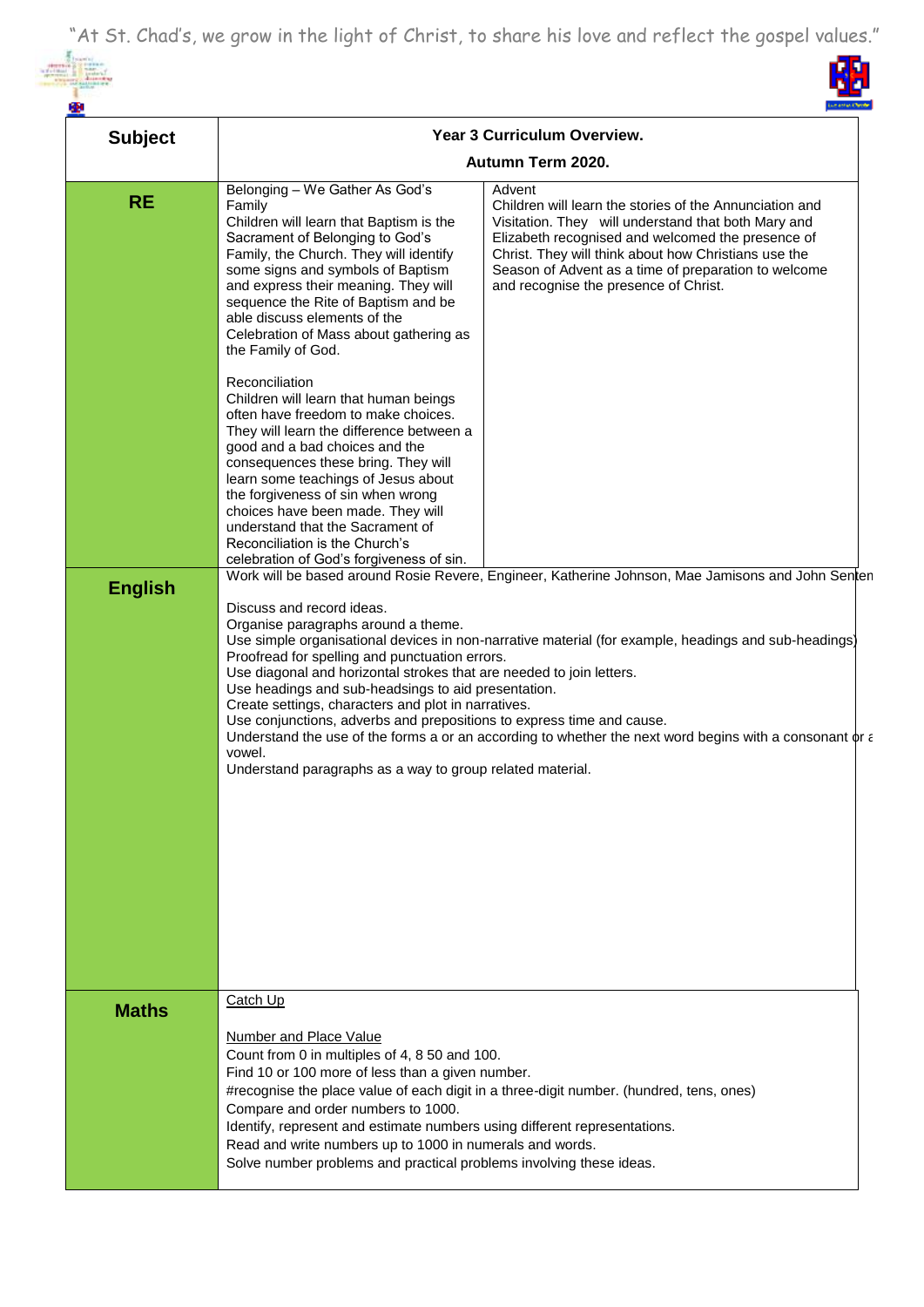"At St. Chad's, we grow in the light of Christ, to share his love and reflect the gospel values."



| 粵                            |                                                                                                                                                                                                                                                                                                                                                                                                                                                                                                                                                                                                                                                                                                                                                                                                                                                                                                                                                                          | ut estas O                                                                                                                                                                                                                                                                                                                                                                                |
|------------------------------|--------------------------------------------------------------------------------------------------------------------------------------------------------------------------------------------------------------------------------------------------------------------------------------------------------------------------------------------------------------------------------------------------------------------------------------------------------------------------------------------------------------------------------------------------------------------------------------------------------------------------------------------------------------------------------------------------------------------------------------------------------------------------------------------------------------------------------------------------------------------------------------------------------------------------------------------------------------------------|-------------------------------------------------------------------------------------------------------------------------------------------------------------------------------------------------------------------------------------------------------------------------------------------------------------------------------------------------------------------------------------------|
|                              | <b>Addition and Subtraction</b><br>Add and subtract numbers mentally, including three digit number and units.<br>Add and subtract numbers mentally including three digit number and tens.<br>Add and subtract numbers mentally including three digit number and hundreds.<br>Add and subtract numbers up to three digit, using formal written methods of columnar addition and<br>subtraction.<br>Estimate the answer to a calculation and use inverse operations to check answers.<br>Solve problems, including missing number problems, using number facts, place value, and more<br>complex addition and subtraction.<br><b>Multiplication and Division</b><br>Recall and use multiplication and division facts for the 3, 4 and 8 multiplication tables.<br>Write and calculate mathematical statements for multiplication and division using the multiplication<br>tables that they know, including for two-digit numbers times one-digit numbers, using mental and |                                                                                                                                                                                                                                                                                                                                                                                           |
|                              | progressing to formal written method.<br>Solve problems, including missing number problems, involving multiplication and division, including<br>positive integer scaling problems and correspondence problems in which n objects are connected to<br>m objects.                                                                                                                                                                                                                                                                                                                                                                                                                                                                                                                                                                                                                                                                                                          |                                                                                                                                                                                                                                                                                                                                                                                           |
| <b>Science</b>               | Space<br>The Children will learn about the planets in the solar system.<br>Describe the movement of the Earth, and other planets, relative to the Sun in the solar system.<br>Describe the movement of the Moon relative to the Earth.<br>Describe the Sun, Earth and Moon as approximately spherical bodies.<br>Use the idea of the Earth's rotation to explain day and night to create shadows.<br>Describe the movement of the Earth, and other planets, relative to the Sun in the solar system.                                                                                                                                                                                                                                                                                                                                                                                                                                                                     |                                                                                                                                                                                                                                                                                                                                                                                           |
| <b>Computing</b>             | <b>Digital Devices</b><br>The children will learn how digital devices work,<br>what parts make up a digital device, how digital<br>devices help us, how we're connected, how<br>computers are connected and what our school<br>network looks like.                                                                                                                                                                                                                                                                                                                                                                                                                                                                                                                                                                                                                                                                                                                       | Coding<br>Children will learn how to move an animation<br>using coding.<br>They will learn the order they need to do things<br>to make something happen and talk about this<br>as an algorithm. They will program software to<br>do a particular task. They will look at a friend's<br>programme and say what will happen. They will<br>use programming software to make objects<br>move. |
| <b>History/</b><br>Geography | History<br>Children will explore key historical events of<br>space exploration.<br>Children will study significant people involved<br>within space exploration.<br>Harriet Tubman and Mae Jemison<br>When did we come to Birmingham?<br>Who is in my family?                                                                                                                                                                                                                                                                                                                                                                                                                                                                                                                                                                                                                                                                                                             | Geography<br>Children will compare geographical features of<br>the Earth and Moon<br>Identifying key space and launch locations on a<br>World map and discuss why they are suitable.<br>Discuss customs and traditions, national dress,<br>food and flags.                                                                                                                                |
| D / T and Art                | Portraits<br>Children will create portraits which include key<br>facial features.<br>Children will learn how to add details to the<br>portraits.<br>Children will create different portraits using<br>different techniques,<br>Children will look at and discuss portraits by<br>different artists.                                                                                                                                                                                                                                                                                                                                                                                                                                                                                                                                                                                                                                                                      | Making a Model of the Solar System<br>Children will learn techniques which will help<br>them create their own model of the Solar<br>system. Children will plan, make and evaluate<br>their models.                                                                                                                                                                                        |
| <b>PE</b>                    | Dance and Yoga<br>Perform dances using a range of movement<br>patterns. Compare their performances with<br>previous ones.                                                                                                                                                                                                                                                                                                                                                                                                                                                                                                                                                                                                                                                                                                                                                                                                                                                | <b>Hockey and Fitness</b><br>Play competitive games and apply basic<br>principles suitable for attacking and defending.                                                                                                                                                                                                                                                                   |
| <b>Music</b>                 | Composing songs and poems about places are used to explore music. Children create<br>accompaniments and sound pictures to reflect sounds in their local environment.<br>Children learn that the sights and sounds of a building site provides the inspiration for exploring and<br>creating rhythms. Children compose music to build into a performance.                                                                                                                                                                                                                                                                                                                                                                                                                                                                                                                                                                                                                 |                                                                                                                                                                                                                                                                                                                                                                                           |